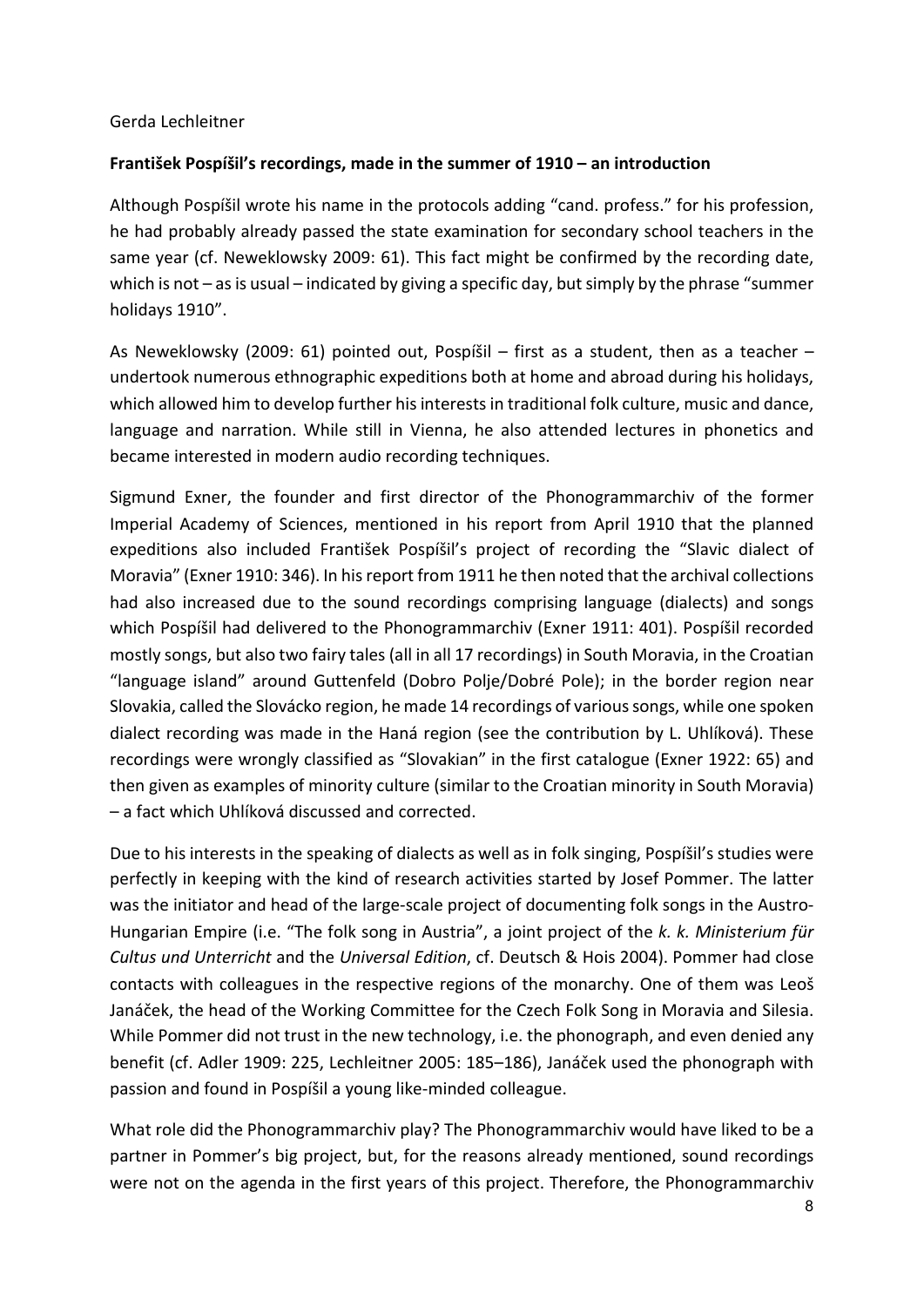followed its own strategy and cooperated with linguists and dialectologists in documenting the manifold German dialects then spoken throughout the monarchy (including territories on the fringes and so-called language islands, cf. Schabus 2003: 5–6). The Phonogrammarchiv was always open to researchers who asked for an *Archiv-Phonograph* in the course of their research projects. In return, those field recordings with attached documentation were added to the archival stocks. Pospíšil met the demands; the wax discs were processed for preservation purposes (for the metal negatives and the new wax positives, see "Guiding principles of the edition: 1. Historical material"), and, together with his detailed protocols, then became part of the holdings.

František Pospíšil (1885–1958) was interested in traditional folk culture, music and dance, as well as in language and storytelling and had a strong interest in technology. He probably had contact with Rudolf Trebitsch (1876–1918), an ethnographer who was interested in languages, music, dance, and customs. Trebitsch made field recordings not only in Greenland (1906) and in Celtic-speaking regions (1907–09), but also in the Basque country (1913), and handed over his collections to the Phonogrammarchiv (published as Series 5/1–3). Pospíšil's fieldwork during the summer holidays of 1910 can be seen as in line with Trebitsch's experiences in the field; both were interested in a specific language or dialect of a minority community and recorded sung and spoken items. Additionally, both researchers were cooperating with the Phonogrammarchiv. Moreover, Pospíšil amended his protocols after his fieldwork and made some corrections in red. He probably stayed at the Phonogrammarchiv in the summer of 1914 for this purpose, as can be seen from the date noted in the protocols. This timing might suggest that Trebitsch and Pospíšil, being colleagues of the same generation, could have met and exchanged their experiences (see Lechleitner 2008).

As already indicated, Pospíšil made recordings in three regions during the summer of 1910: in South Moravia, where he recorded mainly Croatian inhabitants (during what we would today call minority research), in the Slovácko region, and in the Haná region. As he did not indicate the precise date, it is not possible to decide whether he visited South Moravia or the Slovácko and Haná regions first. As already mentioned, he made almost the same number of recordings in South Moravia and the Slovácko region; his methodological procedure, too, seemed to be the same – asking the performers to enter a yard where he had positioned the recording machine (cf. the photographs). Most likely, the preparation of the protocols followed the same model: he filled in the fields of the header, also noting down the melodies and texts, and in both cases he revised his notes four years later, during the summer holidays of 1914.

Pospíšil's spoken and sung recordings of Croats in South Moravia have already been published (see Lechleitner & Marošević 2009). In that publication, Pospíšil's collection was one of ten others subsumed under the title of *Croatian Recordings 1901–1936*, covering regions of today's Croatia as well as Croats living abroad, e.g. in Molise (Italy) or Moravia.

As a result of the cooperation with two specialists from Brno, Hana Dvořáková and Lucie Uhlíková, this publication is now specifically devoted to Pospíšil and his recordings from the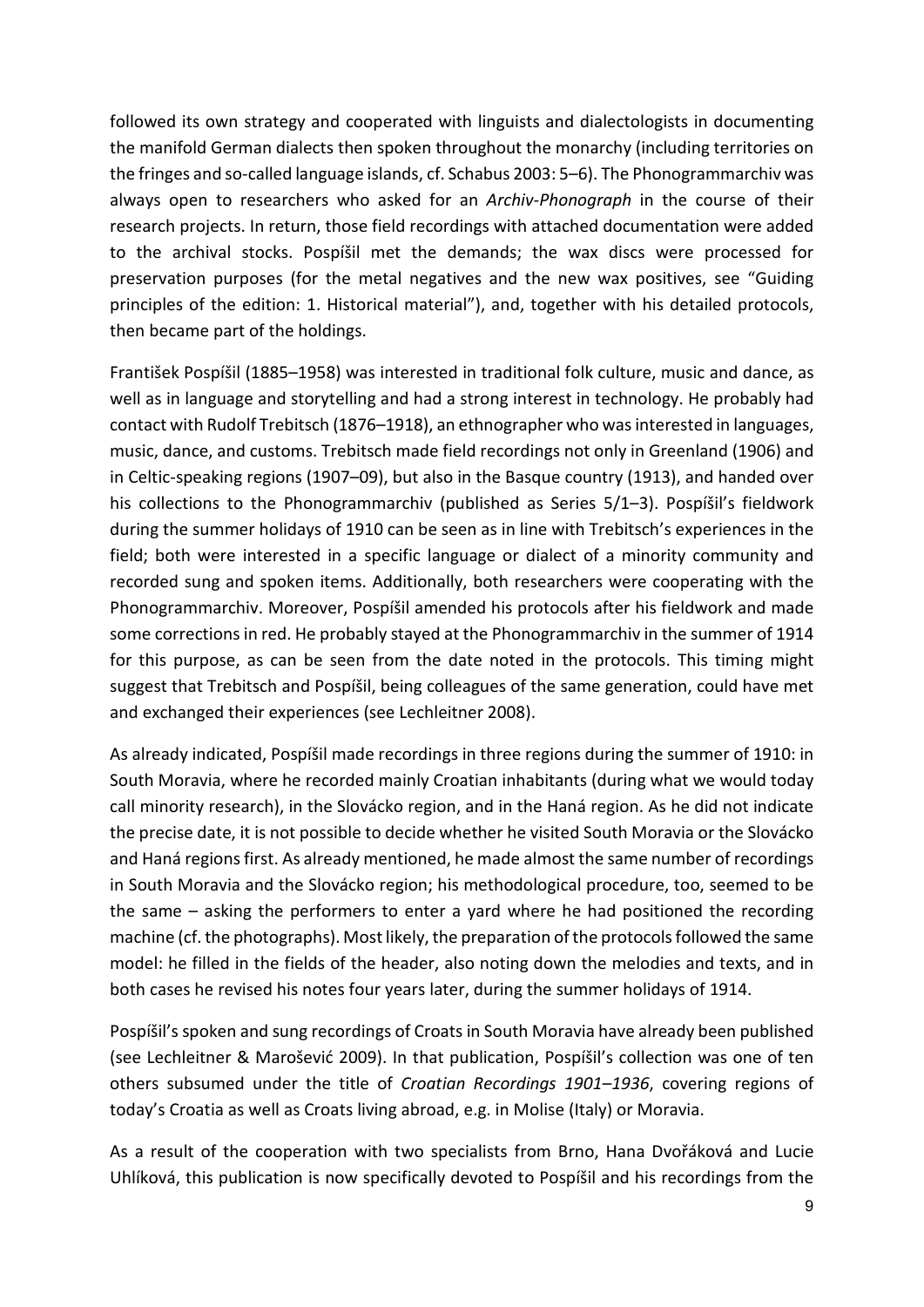Slovácko and Haná regions. In this case it is possible to concentrate much more on Pospíšil's activities. Thus, Dvořáková made it possible to include the photographic material from the Moravian Museum in Brno as additional sources to the sound recordings, accompanied by a commentary on Pospíšil's method of combining photography (later also film) and sound; the identification of the people and places in the pictures was only possible thanks to the information provided by both the Moravian Museum and the Phonogrammarchiv. Uhlíková, on the other hand, contributed valuable text and music transcriptions and delivered musical analyses and comments to aid understanding of the repertoire, social aspects, customs etc.

In this focused publication, thanks to the commentaries of Dvořáková and Uhlíková, new findings shed light on methodological approaches and fieldwork at the beginning of the  $20<sup>th</sup>$ century, shortly before the outbreak of World War I. The two collections, the sound recordings in the Phonogrammarchiv and the photo collection of the Moravian Museum in Brno (MZM), provide deeper insight into Pospíšil's activities.

Although there are no documents in the Phonogrammarchiv indicating a close personal contact between Exner (or the archive's staff) and Pospíšil, he must have been very well informed (see Pospíšil 1920). As Hana Dvořáková points out in her commentary (see Dvořáková, page 2), his contact with the archive is evident when one considers his deposited recordings and the respective contents (completely in line with the Phonogrammarchiv's collection strategy), his corrections in the documentation, and the references in the yearly reports. Also, from the archival perspective, Pospíšil's collection fits very well into the concept of the Phonogrammarchiv – his interest focused on cultural expressions, on what was unknown in one's vicinity. In those days, cultural diversity (historically caused by political decisions or social demands leading to migration movements) became established as one of the mainstream research fields. From the archive's point of view, changing cultures and cultures on the verge of extinction attracted attention. Trebitsch pursued such research strategies and probably paved the way for Pospíšil, enabling him to get in touch with the archive. Trebitsch's interest focused on the cultures on the fringes of Europe, the Inuit in Greenland, the Celtic- and Basque-speaking peoples – such cultures had not been very well studied at that time or were considered to be dying out (e.g. the Gaelic language). Neither Trebitsch nor Pospíšil focused only on language and music, both also having an interest in ethnography. Trebitsch collected everyday items, toys, clothes, etc., ethnographic objects in general, which he delivered to the nascent ethnographic museum in Vienna. Trebitsch might have met Pospíšil, and he might have suggested to him that he contact the various Viennese institutions.

Today, historical sound documents are valuable sources for diachronic research. This is one of the reasons why UNESCO has included the Phonogrammarchiv's "Historical Collections 1899– 1950" as documents of universal significance in the World Register of its "Memory of the World" Programme. In order to give the interested community the opportunity to participate in these valuable collections, the Phonogrammarchiv is eager to publish the historical